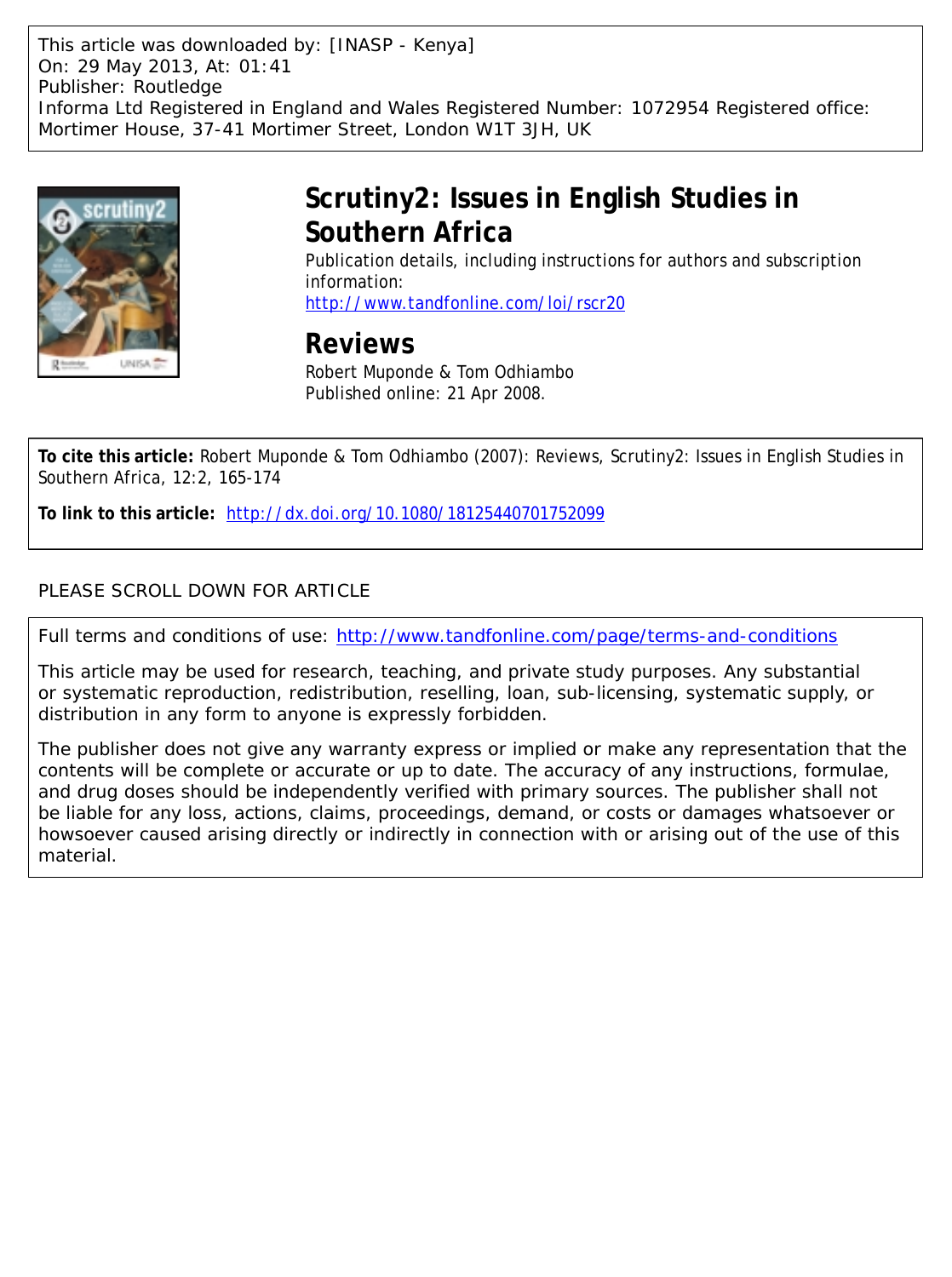# Reviews

................

### *FOTOTO:* **A REVIEW OF TSITSI DANGAREMBGA'S** *THE BOOK OF NOT* **(2006)**

#### **Robert Muponde**

email: robert.muponde@wits.ac.za

The much-acclaimed Nervous conditions (1988) is the background to its long-awaited sequel *The book of not* (2006). Dangarembga's new novel should be read not only as an answer to unresolved questions raised in the first novel, but also as a new set of questions and confusions to do with growing up black, female and ambitious in wartime colonial Rhodesia and post-colonial Zimbabwe.

*The book of not* is a novel that engages with the critics of *Nervous conditions* (henceforth referred to as *NC*) in a direct and complex way. In that sense, it is a review of Nervous *conditions*, and consequently, an opportunity to rethink the existing body of critical work on the novel. It is also a novel that overtly inaugurates probing musings that take the shape of cultural philosophy. But ultimately, it is a novel about the experience of living snubbed and stubbed ideals, and hence it is about failure, betrayal and loss. The *fototo* of my title is Shona for 'squashed or deflated'. Ntombi, a schoolmate and dorm-mate, uses it to mock Tambu's projects of self-raising (*NC:* 

Some reviewers are happy to describe the new novel as being concerned with the 'return of Tambu', the narrator in *Nervous conditions* They are justified in saying so, because Tambu did promise a narrative, having told us at the end of *Nervous conditions* that the story we had just read or heard was nothing more than a prologue to what Caroline Rooney (1995: 139) thought of as 'the story of the story, the escape which escapes us, the unwritten which makes for further writing, further departures'. The book of *not* (henceforth *BON*) can be considered as the fulfilment of a narrator's rather than a writer's promise to continue with the story another time. Tambu cannot be held responsible for delaying in delivering the next instalments of her story: she never set a time frame. True to the Shona narrative tradition evident in the two novels, Tambu's *Nervous conditions* engages audience interest and attention, and readies us for the rendition of the next round of the story circle. It is part of the time-honoured narrative ethos of the Shona tradition not to proceed with a story unless someone is listening (in this case, unless someone is reading) and the conditions of telling have been established and agreed.

As parts of a projected trilogy, *Nervous conditions* and *The book of not* work in the same way as Wilson Katiyo's *A son of the soil*  which is broken into three cycles or books: 'in the beginning' (the coming of the white settler);

scrutiny2 12(2) 2007: issues in english studies in southern Africa ISSN: Print 1812–5441/Online 1753–5409 DOI: 10.1080/18125440701752099

165 REVIEWS

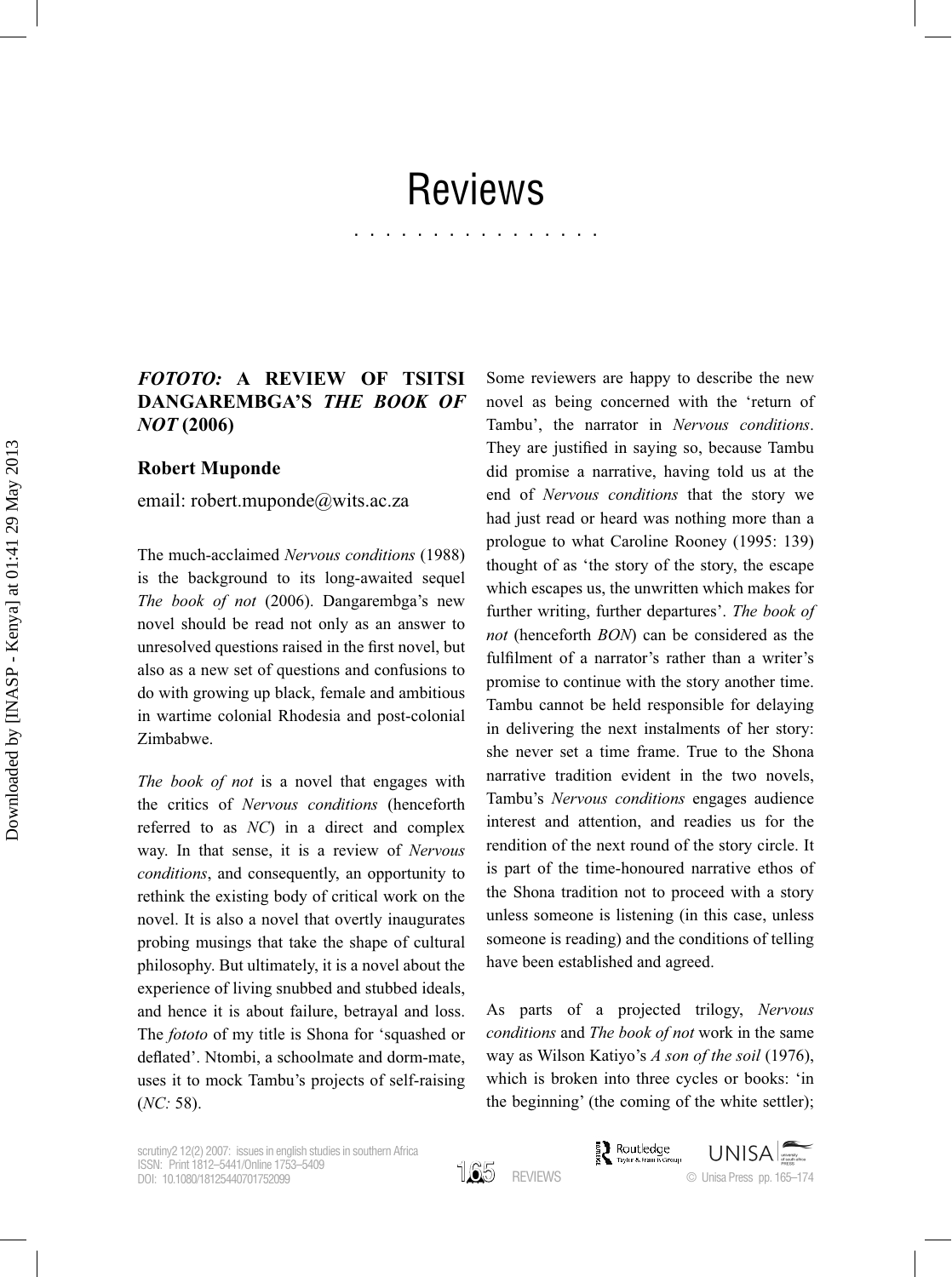Downloaded by [INASP - Kenya] at 01:41 29 May 2013 Downloaded by [INASP - Kenya] at 01:41 29 May 2013

'discovering the time' (of colonisation); and 'closing a circle' (of colonial oppression). The *book of not* should be considered as similar to 'discovering the time' and 'closing a circle' in Katiyo's novel. In some ways it is a variant of Shimmer Chinodya's *Harvest of thorns* the detail on family background, school and war, and the return from war. But unlike the triumphal assertions and symbolism of Katiyo's closing of a circle, *The book of not* ends with a confused, uncertain and disoriented Tambu, jobless and on the verge of being evicted from a hostel by an old white matron, and 'wondering what future there was for me, a new Zimbabwean' (*BON:* That is not the only threat of eviction.

Sister Emmanuel, the headmistress of Sacred Heart, recommends the removal of Tambu from the school because she 'has a complex' and an 'inability to be part of the college' as well as 'a supercilious expression' (*BON*: 89) on her face. Babamukuru disowns and evicts Tambu from his house because she has not passed her Advanced Level examinations, and it is her mother who has caused Babamukuru to be beaten and nearly killed by the guerrillas. Mrs May, the white matron at the single women's hostel, evicts Tambu because she suspects she is 'out of sorts' (*BON*: 243) and 'miserable' (*BON*: 245). She has become the hysteric, the alienated, the inconvenient and inconvenienced. She is the one, like Nyasha before her, to be accused and punished, as Babamukuru puts it, for raising 'eyebrows, at other people!' (*BON*: 90).

*The book of not* is a book of the unexpected as well as of dramatic reversals

It begins with horror, a beating and dismemberment. It ends almost the same way it begins, with an impending sense of an approaching horror of the void, with Tambu herself beaten by her experiences, and displaced from her job and family. Tambu's sister Netsai, who has joined the guerrillas, is bombed at a *pungwe* or *morari* (the all-night morale-raising rallies of the 1970s liberation struggle). Her leg, severed from her body, hangs on a tree branch. Babamukuru is accused of being a sellout and is beaten by the guerrillas because his 'soul hankered to be at one with the occupying Rhodesian forces' (*BON*: 6), for 'why would a man select a school for his child where the education was superior to the education given to the children of other people?' (ibid). In *Nervous conditions* Tambu warns us: 'Although I was not aware of it then, no longer could I accept Sacred Heart and what it represented as a sunrise on my horizon' (*BON*: 203). The bulk of *The book of not* is narrowly focused on Tambu's experiences at Sacred Heart, where, '[q]uietly, unobtrusively and extremely fitfully, something in my mind began to assert itself, to question things and refuse to be brainwashed, bringing me to this time when I can set down this story' (*NC* 204). It takes a whole novel, in fact a second novel, to get Tambu to a point when she can fitfully find her bearings, and by the end of the second novel, she hasn't quite found herself. She is still the same ambitious, naïve, ruthless, self-centred, abused and dislocated young woman. Society is too narrow and too unkind for the sort of dreams she has. She, in turn (as Ntombi, her classmate, notices) is not a fighter, but an ideal victim. Having lost so much to the white Rhodesians, including a sister's leg, like a true victim she identifies with the enemy and knits gloves and jerseys to keep the Rhodesian army warm. Her education, which is largely through excruciatingly self-denying rote learning, does not equip her with the critical skills to effect a turn-around strategy on her fortunes. Her experiment with the rudiments of Shona cultural philosophy, *unhu/ubuntu*, is no more than tinkering with a faddy Senghorian nativism. It lacks the purposiveness of an Aimé

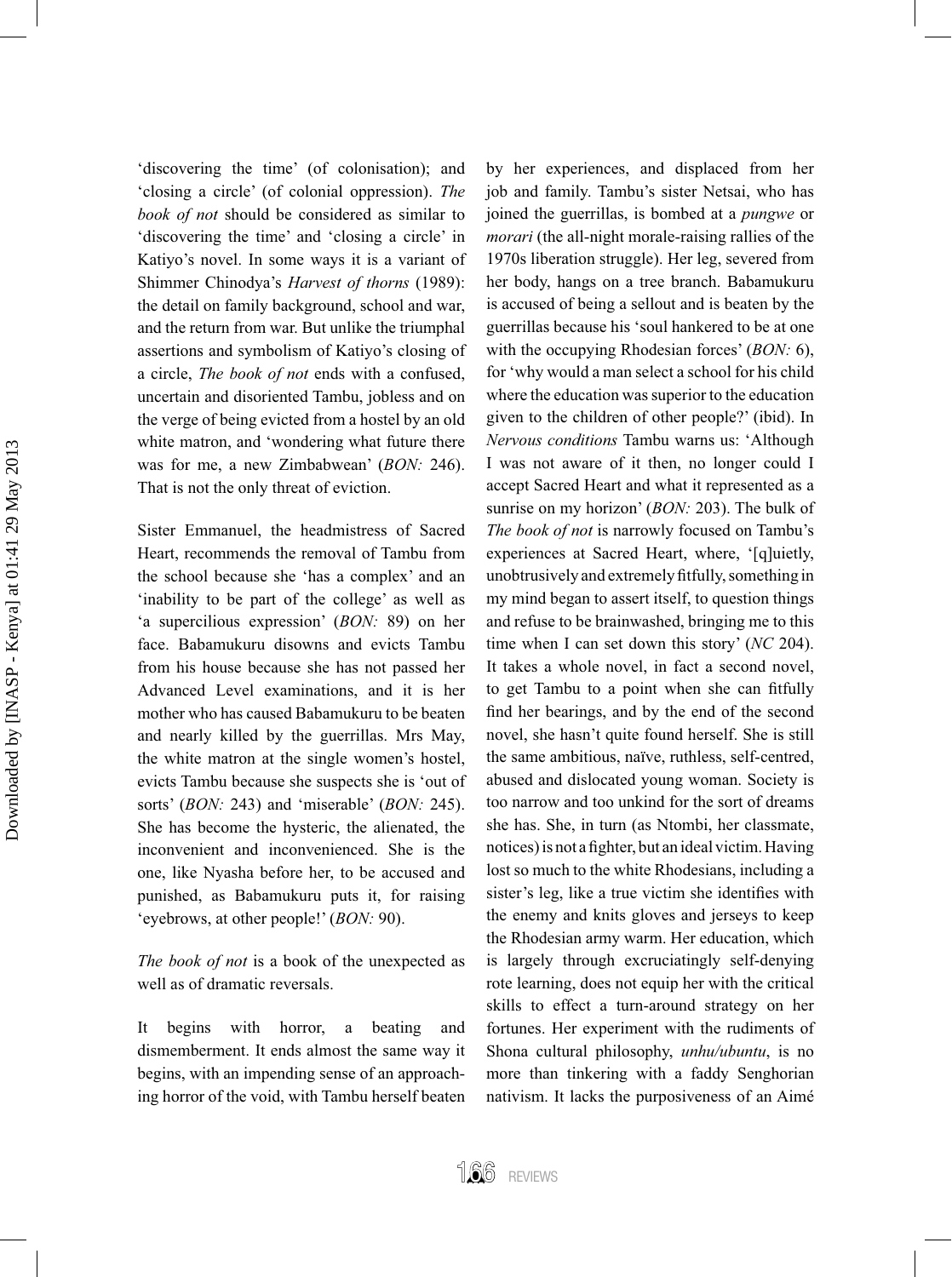Césairean 'return to the source'. The source of *unhu/ubuntu*, her family, does not need her, nor does she need them. In fact, as Babamukuru begins to assume the features of her despicable mother, she begins to look more and more like a resurrected version of her dead brother Nhamo, especially because of her misanthropy and hatred of her roots and homestead.

Further, she allows the suave thugs at Sacred Heart, the hotbed of Christian racism, to mug her, and she is too angry to do anything about it. Tracey Stevenson receives an award for best Ordinary Level results that is meant for Tambu. Tracey becomes Tambu's boss at the advertising agency, where again, the annual award for the best advertising campaign is given to Dick Lawson, a senior white copywriter, when Tambu clearly deserved it.

It is not just race that drives Tambu out of a job and shelter: Babamukuru proves to be no better than Tambu's mother in his small-minded plotting and his grudge-nursing crudity. Tambu is his failed upliftment project. His twin persona, as an Abraham-cum-Santa figure, allows him to convert Tambu into a figural version of the biblical Isaac while turning her into an object of charity. The witchcraft of his gifts to her is as powerful, enslaving and dehumanising as the scholarship Tambu receives from Sacred Heart. Her escape from her mother and the onelegged Netsai is an instance of the sublimation of the metaphysical investments in the chains of biology and kin, the same investments that allowed Babamukuru to claim the homestead and its inhabitants as his fiefdom. For Tambu, residing at Babamukuru's mission house or at the rural homestead; attending school at the elitist and racist Sacred Heart; working at the advertising agency; and celebrating the arrival of independence (or black majority rule!) are all nowin and sometimes life-threatening situations. For instance, Babamukuru, who nicodemously supported the black nationalist struggle, is struck by a stray bullet just when the Union Jack is being lowered and the new Zimbabwean flag is being unfurled. He is paralysed and confined to a wheelchair.

The metaphorics of war and dismemberment generated in the first chapter continue to mesh in with Tambu's growing critical consciousness of race, class, family and nation. By the end of the second novel she is the quintessence of the dismembered and unaccommodated woman, almost as paralysed as Babamukuru, and as lifeless as the corpse-like Nyasha. But unlike these two, she is almost a genealogical isolate.

Tambu conjures up the mythical goingnowhereness of Marechera's narrator in his two stories 'House of hunger' and 'Protista' (1978). In *The book of not*, at least everyone else has a home and a place to go to, except Tambu. Nyasha rises from her 'abject and corpselike' (*BON:* existence and goes back to England on a British Council scholarship for refugees. The paralysed and wheelchair-bound Babamukuru has his silly. highly educated wife to lean on. Tambu's mother, deserted by her daughter and saddled with the hopeless one-legged Netsai, has her tomatoes to sell. Tambu's mother, vile and shrewish as she is, is the first woman in Tsitsi's novels, and in Zimbabwean literature, to consistently denounce the self-importance of the educated elite. She could be Zimbabwe's answer to Okot p'Bitek's Lawino in his celebrated *Song of Lawino* Her viable self-help project could also be the answer to the vacuous elitist projects of national progress.

Much as Tambu dislikes her mother, and strives to be as different from her as possible, she

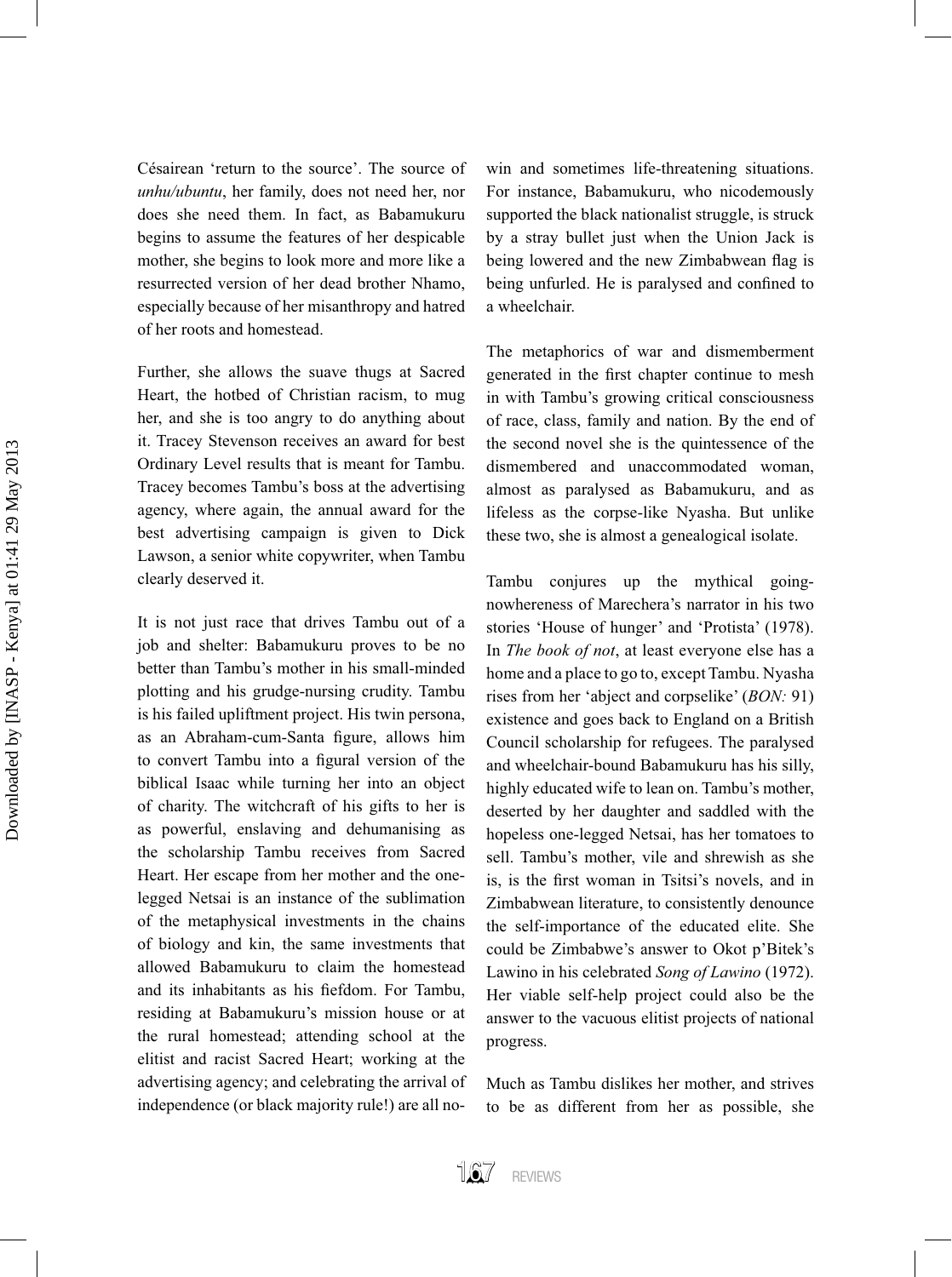must try to return to her in order to understand where she missed her own path. Everyone else at the rural homestead withers away (Jeremiah, Lucia, Netsai), and everyone in Babamukuru's mission house is paralysed and impotent (Babamukuru himself and Nyasha) or simply effete and invisible (Maiguru and the hapless Chido, whom Babamukuru has written off). Babamukuru's education, house and job are gifts from his white patrons. He owns nothing substantial. Tambu possesses an education that ensures that she is systematically conned and stripped of her dreams and creativity. She is, after all, Babamukuru's bungled idea of a good son. His own son Chido and his own brother Jeremiah are caricatures of bankable sonhoods. As an extension of his imperial arm, especially in his designs for the homestead, she is a living metaphor of his disabled ambitions. He uses 'the ragged valley rifted' in his arm 'where the dagger had gouged to slit the artery' (*BON:* to terrorise his wayward victim with memories of his near death at the hands of the guerrillas. His 'This scar came because of you!' (*BON*: 189) sounds uncannily like Tambu's mother's 'You came from a stomach. Do you know that?' *(BON:* 226). Rightly so, as in a magic tale teeming with changelings, Babamukuru metamorphoses into Tambu's mother, and Tambu notices this chilling horror: 'It was very strange to me to hear Babamukuru beginning to talk in a way that was so similar to my mother' (*BON:* He is ultimately just a frustrated and vindictive peasant. His assumed wealth and the cleanliness of his home cannot ameliorate the barren spirit of his house. It is a house in which an only daughter sickens into lethargy, and an only son never really lives. In *The book of not*, Chido is as good as non-existent  $-$  something that should worry reviewers who think it is only Nyasha who does not take off from the page. Maiguru,

who teaches Latin, a dead language, and spends time singing stupid endearments to her husband and ladling chicken portions onto his plate at the dining table, finds that no colleague at the school consults her on anything in spite of her MA degree. She is, like Babamukuru at the end of the story, justifiably on her way to irrelevance. Babamukuru himself, a holder of an MA degree, presides over a deplorable school curriculum which he has no power to change. Nor does he actually respect his own profession, which has trapped and imprisoned him (*BON*: 185). He wishes he were someone else, and Tambu seems to be the youthful avatar of his thwarted dreams: 'Shouldn't a child, one who is intelligent, want to become more than her parents?' (*BON:* he asks futilely. It is left to the menacingly ailing Nyasha to pronounce an obituary on this family of lost and confused spirits that have lived 'in missions and not the real world' and who are therefore unable 'to advise anyone about it' (*BON:* 

It is only Tambu's mother who remains true to herself when others are floundering, buffeted by the torrid winds of change. No one steals from or cheats Tambu's mother in her self-help tomato business. As the real survivor she should perhaps have penned the story that Tambu possessively claims as her own. The potential of her viewpoint, however unpalatable to Tambu and Babamukuru, has the makings of a torpedo. In some ways she is like Nyasha, a survivor of a horrid campaign against her, who lives to tell the tale and thrives in spite of  $-$  or because of - threats to her life. Nyasha survives Tambu's attempts to escape her in two ways: she continues her more robust presence in Ntombi, a fierce critic of Tambu, and a more practical version of what Tambu could have been. Nyasha, consigned to the poorly run mission school and in the grip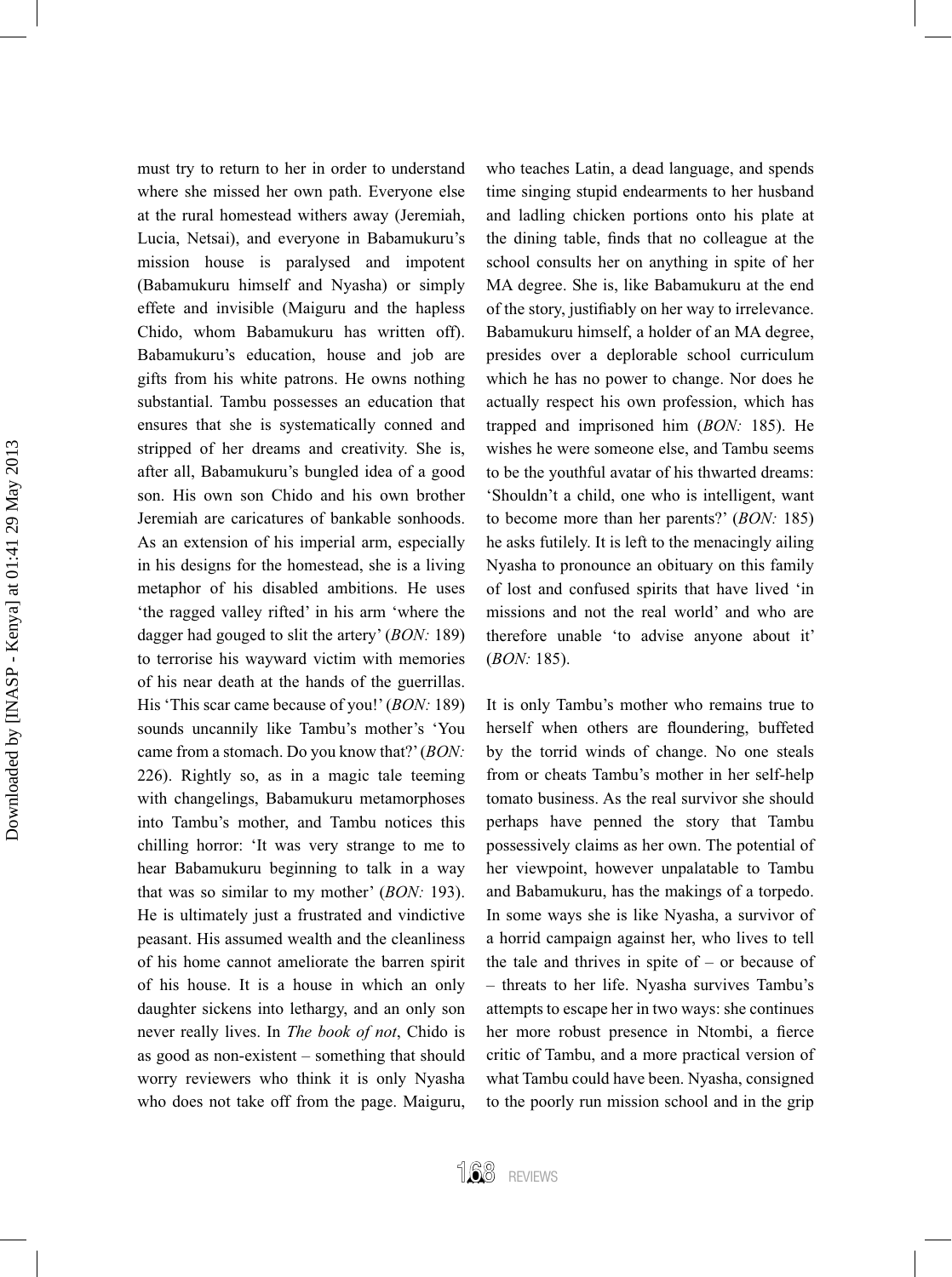of a severe eating disorder, is actually the one who makes it to university on a scholarship, while Tambu, enjoying the privileges that should have been Nyasha's, is the one who remains at the homestead, so to speak. However, one is overwhelmed with a sense of foreboding *déjà vu,*  because where Tambu headed for Sacred Heart in her early teens, the heart of white racism that Nyasha suffers from and alludes to, Nyasha herself seems to be banished to England, the place of her original sickness. It is a vicious cycle. Or could it be that in the magic tale of changelings, Tambu has only been wearing the crown of the princess for one short evening? There is a way in which, as Babamukuru suggests ('You are at that school, which truly I did not want to pay for!' (*BON*: 89)), Tambu is where she is because of someone's death (her brother Nhamo) and someone's sad health condition (her cousin Nyasha). Her life story is therefore girded by dramatic contingencies and tragic accidents. It is at the end of *The book of not* that one gets the sense that her luck is running out. Like Babamukuru at the mission, she too has lived in a fairyland, but of pain and chance.

It can be argued that *The book of not* satisfies reviewers who glibly applaud the fact that it is set in a time of war, and that it reaches into post-colonial Zimbabwe. I want to suggest that reviewers who read the book in this way are responding to a critical tropism that reads Zimbabwean literature as history, and history as the war of liberation. This critical tropism overrates the status of war as history, and history as literature. Yvonne Vera and Tsitsi Dangarembga are, however, representative of the few writers in Zimbabwe who have not subscribed to that habitual critical thinking. In *The book of not*, the war is treated as threatening background. Tambu sees in it nothing more than a determined threat to her progress, in the same way as she perceived her mother

and Nyasha. She consistently recalls visions of the liberation movement as consisting of '[t]his fighting, and the limbs and the fluids and the excreta that it scattered over the land' (*BON:* It is a deflating vision of the nationalist struggle. The very ideological confusion that leads Tambu to help the Rhodesian soldiers instead of the guerrillas pursues her into the independence era, where she writes:

Convinced it was not the deaths of Rhodesians that had caused Mr Mugabe and Mr Smith to talk to each other with some degree of sincerity, I assured myself happily that the phenomenon was due to a bigger and better motive on both sides: a desire to desist from chopping away lips, ears, noses and genitals from the bodies of people's relatives by the elder siblings [guerrillas]; a desire to develop a larger, kinder heart on the part of Europeans. (198)

But because for her the Rhodesians had not died in sufficient quantities to cause a great blimp in the course of history' (*BON*: 198), they bump her off her set targets and snarl up her life in postcolonial Zimbabwe. The fact that Babamukuru, who supported the struggle even after being maimed by the guerrillas, is struck by a bullet fired by the same cadres who are celebrating independence, seems to suggest that, for Tambu, the war has continued into civil life, and is as threatening as the undying Rhodesians. The vectors of pre-independence violence have not died in sufficient quantities to cause a significant change in the ways Zimbabweans conduct their social, political and economic life. The book of *not*, a novel of tragic reversals and a repertoire of negatives, speaks in chilling tones to the current dispensation in Zimbabwe. It is only possible to speak in this way if one were as passionate, critical and confused, ruthless and ambitious, disowned and disappointed, cheapened and cheated, as

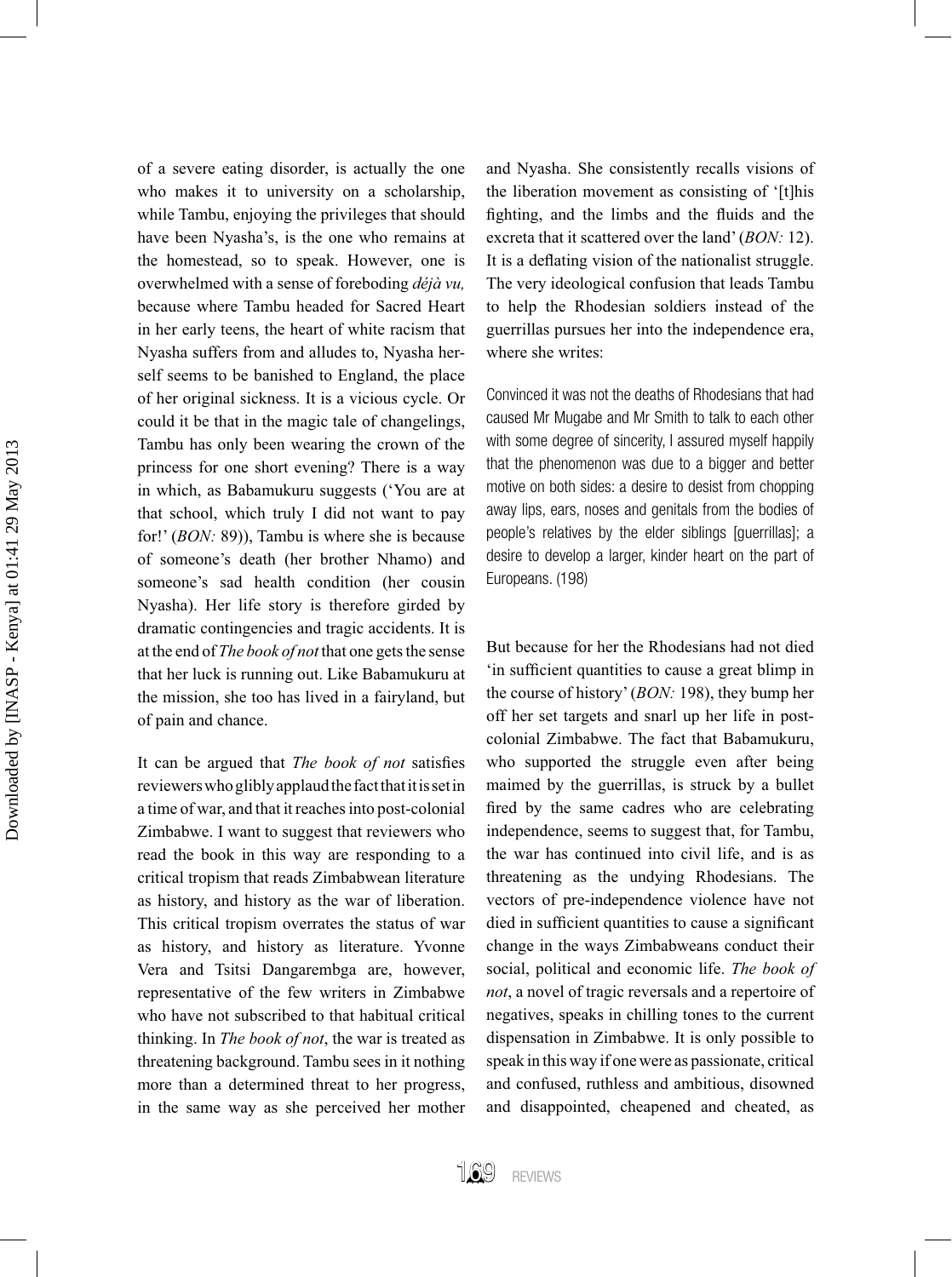Tambu's experiences epitomise. Fototo: the ego and naivety of the new Zimbabwean. One awaits the third book in the trilogy with the desperate optimism of a desert hunter. Or one thinks of a rain bird that warns of tsunamis. Tsitsi.

#### **Works cited**

- Chinodya, Shimmer. 1989. Harvest of thorns. Harare: Baobab Books.
- Dangarembga, Tsitsi. 1988. Nervous conditions. Harare: Zimbabwe Publishing House.
- Dangarembga, Tsitsi. 2006. The book of not. Banbury: Ayebia Clarke.
- Katiyo, Wilson. 1976. A son of the soil. Harlow: Longman.
- Marechera, Dambudzo. 1978. The house of hunger. London: Heinemann.
- P'Bitek, Okot. 1972. Song of Lawino. Nairobi: East African Publishing House.
- Rooney, Caroline. 1995. Re-possessions: inheritance and independence in Chenjerai Hove's Bones and Tsitsi Dangarembga's Nervous conditions. In: Abdulrazak Gurnah (ed). Essays on African writing 2: contemporary literature. London: Heinemann: 119–143.

## **THE FAMILY AND THE SEARCH FOR RECONCILIATION IN SOUTH AFRICA: A REVIEW OF RAYDA JACOBS'** *MY FATHER'S ORCHID* **(2006)**

#### **Tom Odhiambo**

e-mail: odhiambotom@gmail.com

Rayda Jacobs is an award-winning author who is emerging as an influential female writer in contemporary South Africa. She has won the Herman Charles Bosman Prize twice, in 1997 and 2004, and the Sunday Times Fiction Prize in 2004. These are some of South Africa's most prestigious awards for writers. Jacobs is also a documentary filmmaker. Of all her published work, it is probably *Confessions of a gambler*  $(2003)$  that firmly placed her on the South African literary map. Other fiction by her includes *The middle children*, *Eyes of the sky, The slave book, Sachs Street, Postcards from South Africa,* and her travelogue *The Mecca diaries*. Her latest novel, the subject of this review, is *My father's orchid* 

*Confessions of a gambler* is an outstanding novel that reaches into the lives of a family and a community. It is the story of Beeda, an estranged Muslim woman who gambles at a casino to relieve the loneliness in her life. This is a gripping story in which the narrator opens up to the reader, revealing her own secrets and those of her immediate family; and eventually those of a community and a society. The observant and critical narrator confesses her own weakness for gambling  $-$  a practice prohibited by her religion. Islam. The gambling acts as a means of easing the pain of betrayed love and a crumbling family life. Beeda's life symbolically gestures at the lives and secrets of many such women in South Africa today.

The topics of religion and the family are carried on from *Confessions of a gambler* into *My father's orchid.* It seems as if the author is suggesting that the space of the family is key to unravelling many of the social and cultural conflicts and complexes in which present-day South Africa is caught up. Race, place, family, storytelling and religion are all important elements in Jacobs' writing, as has also been noted by John A Stotesbury. In his interview with Jacobs (Stotesbury 2002: 223-

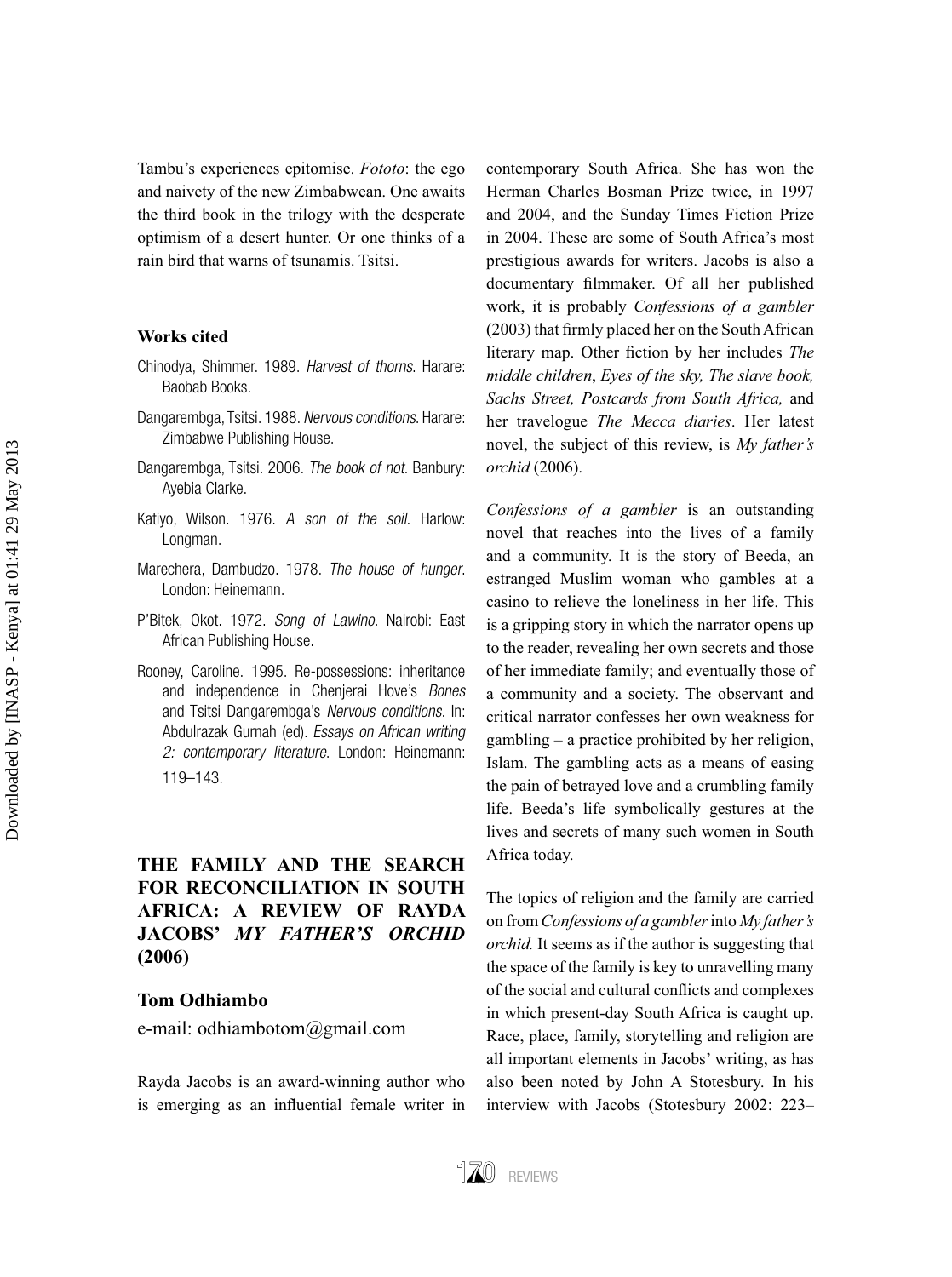230) the author also acknowledges the influence that her early childhood, family and life in Cape Town had on her writing.

Cape Town, the setting of Jacobs' stories, is important in all of her fiction. The city's significance lies in its place in the constitution of modern South Africa and also in the country's history of racial segregation. The city is home to the majority of those South Africans who were categorised under apartheid as coloureds  $-$  an enduring reminder of the inevitability of the miscegenation against which apartheid was formulated. Hence, Jacobs' fiction is placed both in the past and in the present. Confessions *of a gambler* is, however, mainly located in a moment that could aptly be described by the title of Stefan Helgesson's study of recent South African literature (2004), as 'writing in crisis'. On the one hand, current South African writing can be described as being caught in a crisis, but not necessarily one of its own making. The crisis has been conditioned by the proximity of the country's history: does one, in consequence, tell the story of the nation-in-formation by referring to the liberation struggles of the past? Or does one engage with the present and its equally harrowing tales of murder, rape, family violence or post-apartheid betrayal by the ruling class, for instance? Would one be neglecting memory and the archive if one prefers the present to the past? It seems that authors are faced with the daunting task of having to make a choice. South African writing itself is not in crisis, as can be seen from the robustness of the publishing industry and the output of authors, both established and new. The crisis is more or less a factor of the subject matter. The weight of the social crises in the South Africa of today seems almost to obliterate the violence and inequalities of the past, thereby posing a dilemma for the writer. The character of the post-colonial moment in

South Africa is almost completely unlike that of any other place with a similar history. For instance, although described economically as a middle-income country and judged politically by many as a sterling democracy, not only in the global South but also worldwide, with one of the most liberal constitutions in the world, South Africa is also a society weighed down by a set of differences, inequalities and contradictions. The utopian expectation of a rainbow nation, in which multiracialism or nonracialism would be celebrated, has been hard to attain. As Michael MacDonald argues in *Why race matters in South*  Africa (2006), the country's democracy and apparent stability camouflage a social space divided by race and socioeconomic differences. MacDonald's argument echoes Thabo Mbeki's claims of South Africa being a country with two nations – one white and economically stable, and the other black and economically disadvantaged. At the macro level, the issue of economic inequalities based on racial differences and history hides other inequalities within the racial divides too  $-$  just as there is a large population of poor blacks, there are also a significant number of people of other races who are underprivileged. A consequence of these structural economic inequalities is the much-cited increase in the levels of crime and violence and the breakdown of the family structure. The public as well as the private spaces are hostages to what many perceive as a moral breakdown.

It is this situation of an increasingly cornered family and society context that has generated much moral anguish in South Africa today, with publicly constituted campaigns in the national media to reclaim the eroded moral ground. Rayda Jacobs' *My father's orchid* is placed squarely in the home and the family. The story of *My father's orchid* is one of an alienated family, or families, to be exact. It is the story of Hüd.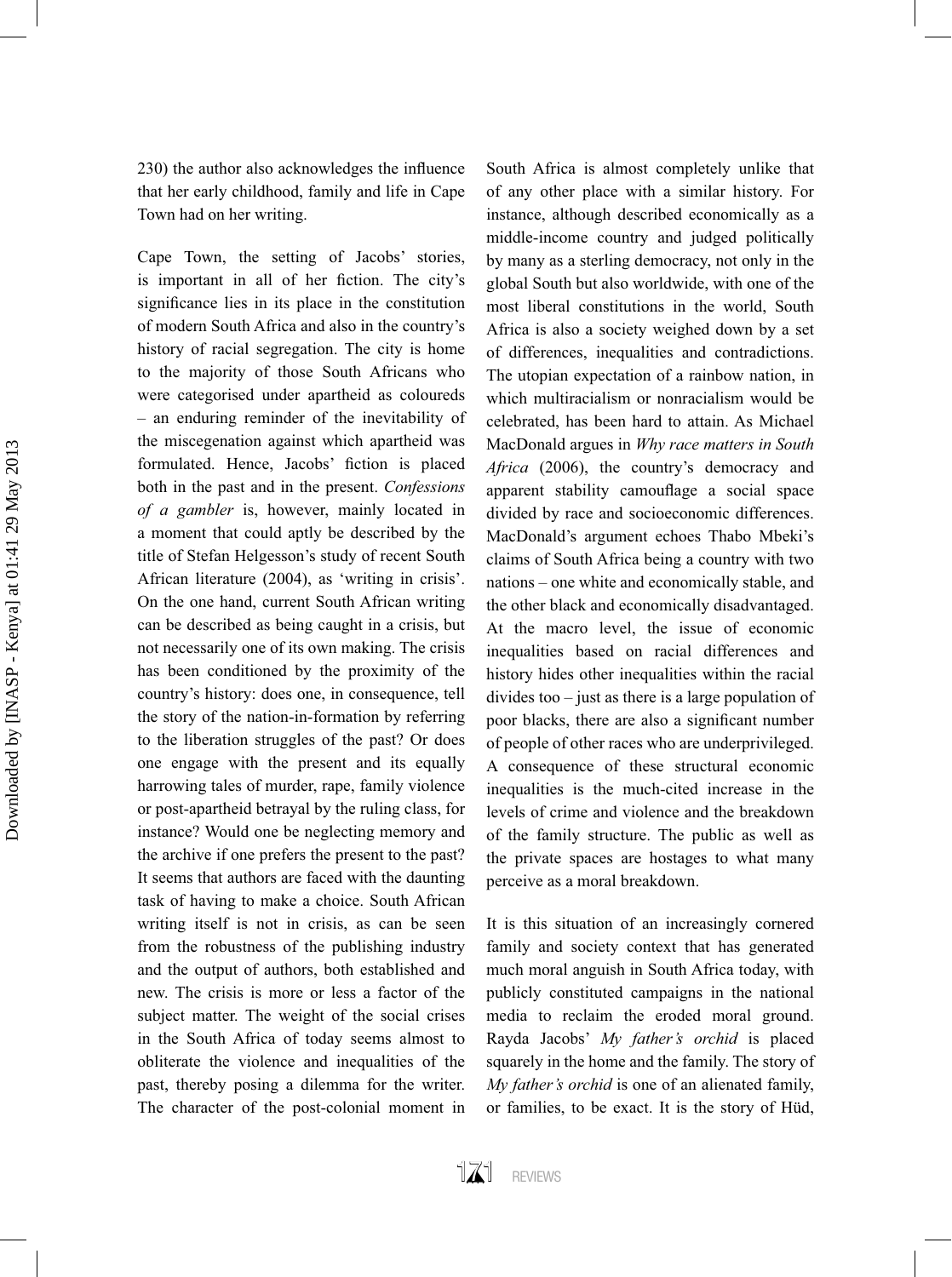born of a Muslim (but also part-Jewish) father and a Christian coloured mother. Hüd, like many other children in apartheid South Africa, starts life as an unacknowledged child  $-$  miscegenation condemned many mothers, fathers, daughters and sons to a life of secrecy, shame and hatred. To start with, Hüd does not know his father  $-$  in the sense that he has not been introduced to him  $formally - until well into his adult life. In fact$ he only gets to know him closely when he goes to live with him during the last few days of the man's life. The newly established relationship between father and son is warm and Hüd looks after his father till the old man passes away. The last days of the old man's life and his subsequent death unravel many little secrets about the complex web of relationships that have bound him to many other people. The story is told alternately through Hüd's own voice and that of an omniscient narrator. It starts with Hüd talking about his birth

There are two versions of what happened on that day I was born in 1977. According to my mother, Avril, who doesn't lie but leaves things out, I was born at Auntie Lorraine's house – flat and simple. According to Granny Marge, a much more reliable source, she and my mother were on their way home from the market in the bus when the first pains hit. They stopped at Mr Logday's café on the corner. My mother gripped her stomach, and Granny Marge and Mr Cupido, who was in the shop buying birdseed for his budgies, which he kept in a wire cage on the stoep, helped her home. The pains came swiftly. My mother screamed, and I came right out, on the same bed where Auntie Lorraine's two babies, Olive and Joe  $-$  ten months apart  $-$  slept in the backroom. (9)

The pulling power of the rest of the story rests in this idea of contending narratives of the author's birth. The author establishes a key feature of the rest of the book in this paragraph: the incapacity of any story to provide its own narrative truth,

to fully substantiate itself. The elusiveness of the story not only recalls Bakhtin's concept of heteroglossia  $-$  the truth about Hüd's birth depended on who is telling the story, where, when, and to whom  $-$  but it is also a reminder to the reader to accept the narrator's authority only with a sense of irony. It is not just the story of Hüd's birth that has different versions; the story of his father's late mother Galiema Johnson has different versions too  $(75)$ . Indeed, the rest of the book, like the narrator's mother, Avril, 'doesn't lie but leaves a lot out.' The leaving out of some truths is what pulls apart the different sets of families in the story, but in the same vein the suppression of other truths about the different relationships within the text is what provides some of the elements that enable the different actors to hold onto the hope of reconciliation. For instance, although one would expect Hüd to be angry at his father for not having acknowledged him during his childhood, it becomes apparent that this is some kind of universal behaviour within the story and that indeed there are other characters in the story who are unacknowledged. Hüd's father has never formally acknowledged his relationship with Avril Vermaak. In turn, the paternal (Muslim) side of his family has never recognised him as one of them. Hüd also has a stepsister, Sawdah, whom he meets only immediately before his father's death. And he gets to know that the woman for whom he has romantic feelings, Aouda, is also related to him, and was sent away in infancy to Australia by her family many years before, in order to avoid familial shame.

It seems, then, that at the heart of the story of *My father's orchid* is one of the post-apartheid efforts to reconcile the nation, the Truth and Reconciliation Commission (TRC). The TRC was an exercise in both purgation and healing. It offered victims and victimisers during the

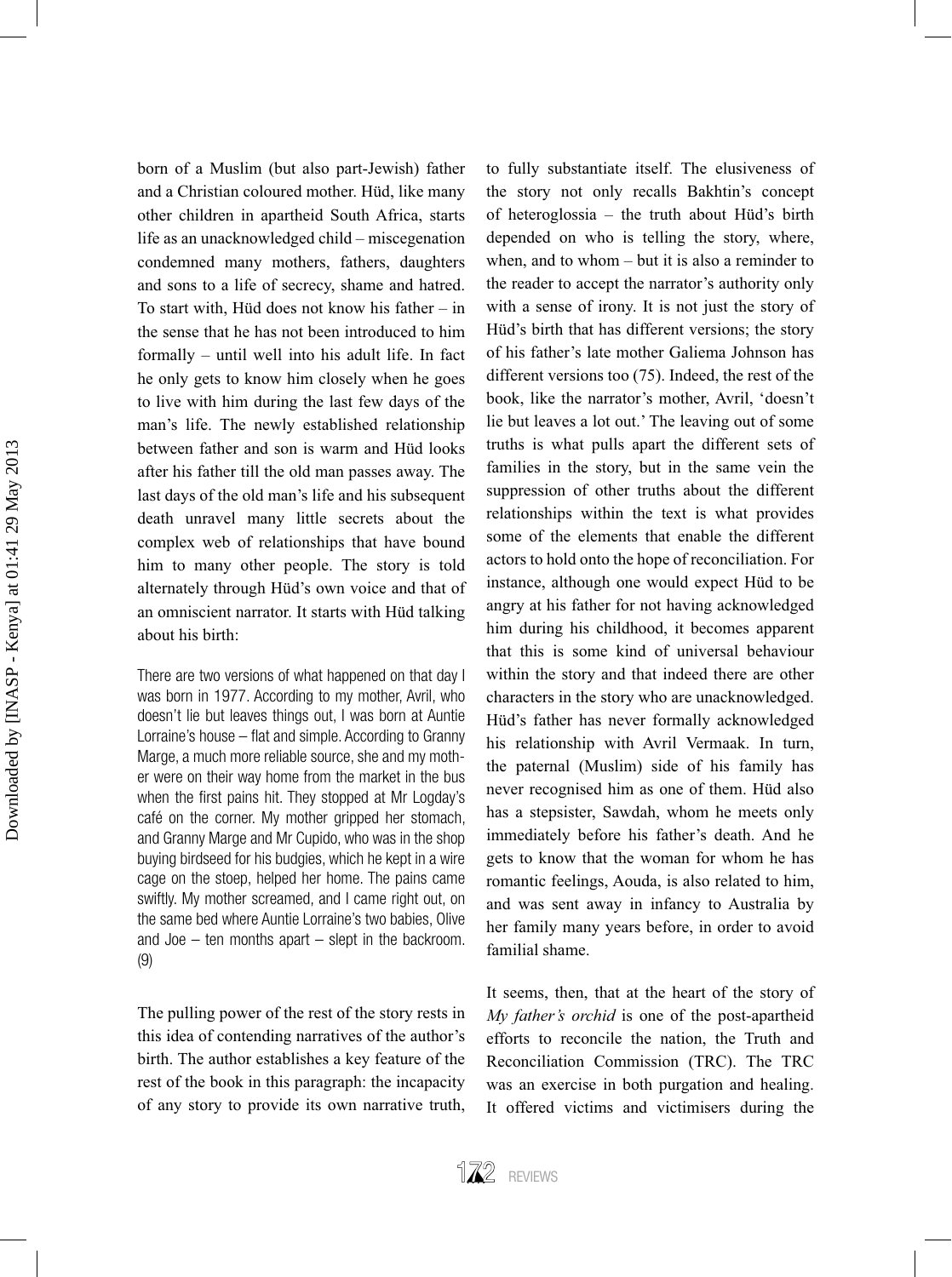apartheid era the opportunity to confront that past in order to attempt a scripting together of a present acceptable to both parties. To use Hüd's telling statement about the different stories of his birth, there were several accounts of what happened in the previous dispensation in South Africa. At the TRC some truths were told. Some lies were also told. Some stories remained untold. What Jacobs offers in the novel is an invitation to readers to engage with the practical and pragmatic understanding of truth. As Deborah Posel and Graeme Simpson remind us in their introduction to the collection of essays, *Commissioning the past: understanding South Africa's Truth and Reconciliation Commission* (2002: 1), the search for truth is very much a contested and often a difficult task, both in scholarship and in the public space; both for the group and for the individual. But what was significant in the TRC process was the telling of stories. The hearings afforded individuals the opportunity to lift the lid on what they had concealed as burdensome secrets for years, and to be listened to while also listening to themselves purging their minds and hearts of a violent past. The anticipated reconciliation was as much with the other as with the self.

The capacity to reconcile with the self is at the heart of the story of *My father's orchid.* Several of the characters in the novel are carriers of burdens of the past and of secrets in their lives. Yet few, if any, of them seem to be angry or in search of revenge for the betrayal, violence, desertion or abandonment that others have visited on them. For instance, Avril has not only endured life as a single mother, rearing a child whom the law would not recognise as legitimate, but also has had to abort another child. Mr Johnson (or 'Jissie'), Hüd's father, has led a muddled life. He is a philandering man who has children with

three different women, but at the time of his death he does not live with any of these women or children. His relationships produce a mix of other relationships of their own, mixed births and friendships cutting across race, religion and social class, which go back into history. He himself was a child of mixed parentage and only encountered his father when he was about to get married. Hüd himself ends up in a bad relationship with the woman with whom he has a son – another child who will grow up without both parents. Another of Mr Johnson's probable illegitimate children, Aouda (the relationship is never quite established in the narrative), grows up in Australia and comes to South Africa only as an adult. Even when she is involved in the intrigues before and after the death of Mr Johnson, she does not know that she is directly related to him. All in all, Mr Johnson's family is a mix of individuals with African, European, Asian and Jewish ancestry*. My father's orchid* dramatises the efforts by these disparate members of the extended family to resolve their differences and reconcile: interestingly, not during the life of the man who is the common denominator to all of them, but after his death. Thus, for a man who has lived a life that has been complicated not only by his own irresponsible behaviour  $-$  Hüd's grandmother claims that Jissie had too many choices in life and an inability to come to terms with his predicament, but also with the apartheid era law  $-$  his life can only be unravelled in death. by his family. It is the orchids in the hothouse that he has so passionately and tenderly cultivated, that emblematically represent the nurturing that, in life, he has failed to provide for his family, his particular favourite being reserved for Hüd

Although much of the narrative is about the intricate lives of the many people who inhabit